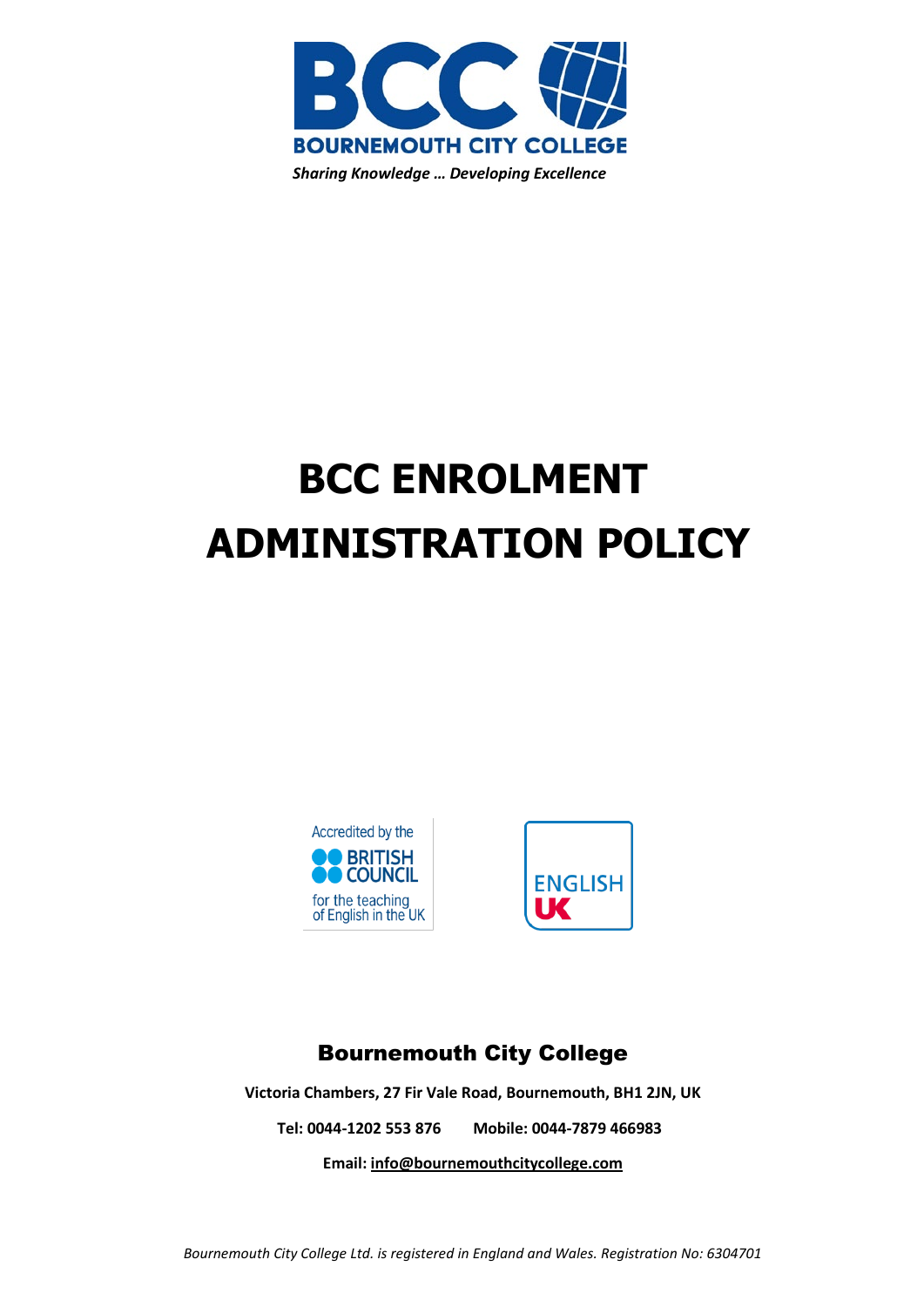## **SUMMARY:**

Bournemouth City College (BCC) developed this enrolment policy document to assist administration member of staff in processing and dealing with the student's applications in an effective and professional way.

This document includes:

- *1) Enrolment Process in general*
- *2) Confirmation*
- *3) Deferment*
- *4) Termination*
- *5) Waiting list procedure*
- *6) Transferring to another provider*
- *7) Cancellation*

BCC administration staff must follow the procedures and steps set out in this document to ensure that the consistency is followed by all members of BCC.

This policy is reviewed and amended due to business needs and requirements on regular basis.

| Policy created by: | Policy created: \ | Last Reviewed: | Last Reviewed: | Last Reviewed: |
|--------------------|-------------------|----------------|----------------|----------------|
| Turcekova          | July 2019         | July 2020      | July 2021      |                |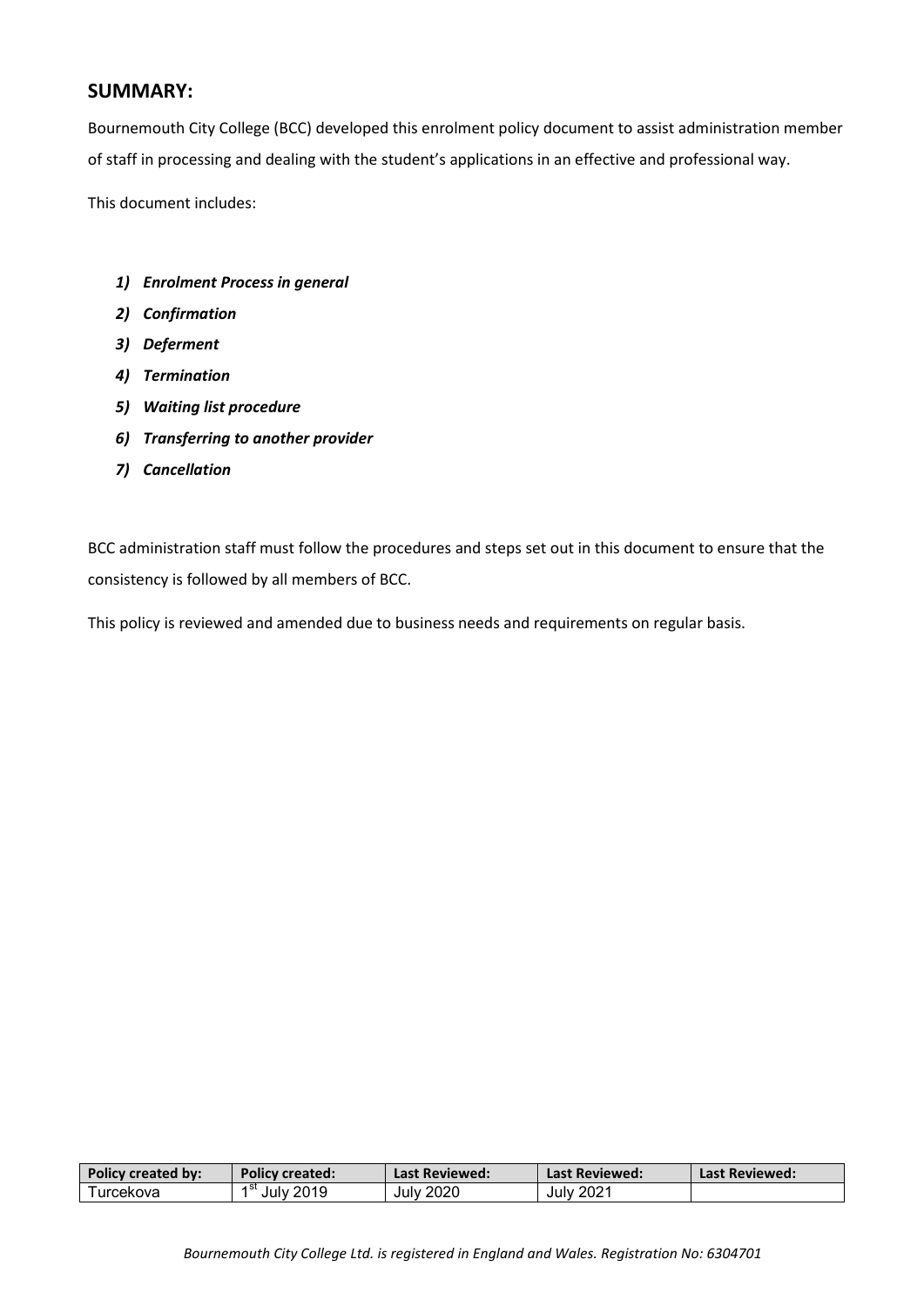## **ENROLMENT PROCESS IN GENERAL**

The Enrolment Administration Policy aims to provide general information to BCC staff with a clear and detailed vision on how enrolment and admission processes should be completed and managed in the most effective way and with high quality standards.

## **BCC EXPECTATION FROM THE ADMINISTRATIVE TEAM:**

- To understand and apply BCC enrolment procedures as stated in this document.
- To be familiar with other relevant documents, this may be used during the admission process and are linked to admission processes.
- To access each application on an individual basis and deal with it in an effective and professional manner.
- To communicate effectively with students and agents, to make sure that each task is performed on time and without any errors
- To advise the Managing Director on matters relating to student recruitment and admissions
- To review, on a regular basis of three (3) months, the Enrolment Administration Policy to ensure it enables BCC to achieve its strategic goals and specific objectives
- To ensure correct compliance is placed followed by relevant legislation and consistency with visa requirements and Home Office legislation.

## **MANAGING DIRECTOR'S COMMITMENT**

The Managing Director will ensure that the administrative staff are competent in performing their tasks, that they are appropriately trained and have enough resources and time to carry out their duties effectively.

## **GENERAL GUIDELINES:**

- **Template**: BCC has a standard format to be used for issuing acceptance letters and invoices
- All documentation *must be recorded* and saved in soft and hard copy format
- *Date* must be stated on every letter issued or sent out
- *Signature:* administrative staff responsible for the enrolment must sign all relevant documents
- *Reference:* must be included on the invoices, correspondence and the acceptance letter.
- *Calculations:* All invoices must be calculated accurately in GBP (British Pounds), if the payment is made by foreign transfer, the exchange rate must be recorded on the day when payment is received in the bank and the conversion must be acknowledged to student's in writing
- *Time:* The admission procedure must be conducted within 1-2 days of receipt of all required enrolment documents
- *Confidentiality and security* are extremely important. All students' information and their documents are kept in a secure storage place and used only for BCC purposes. Student information will not be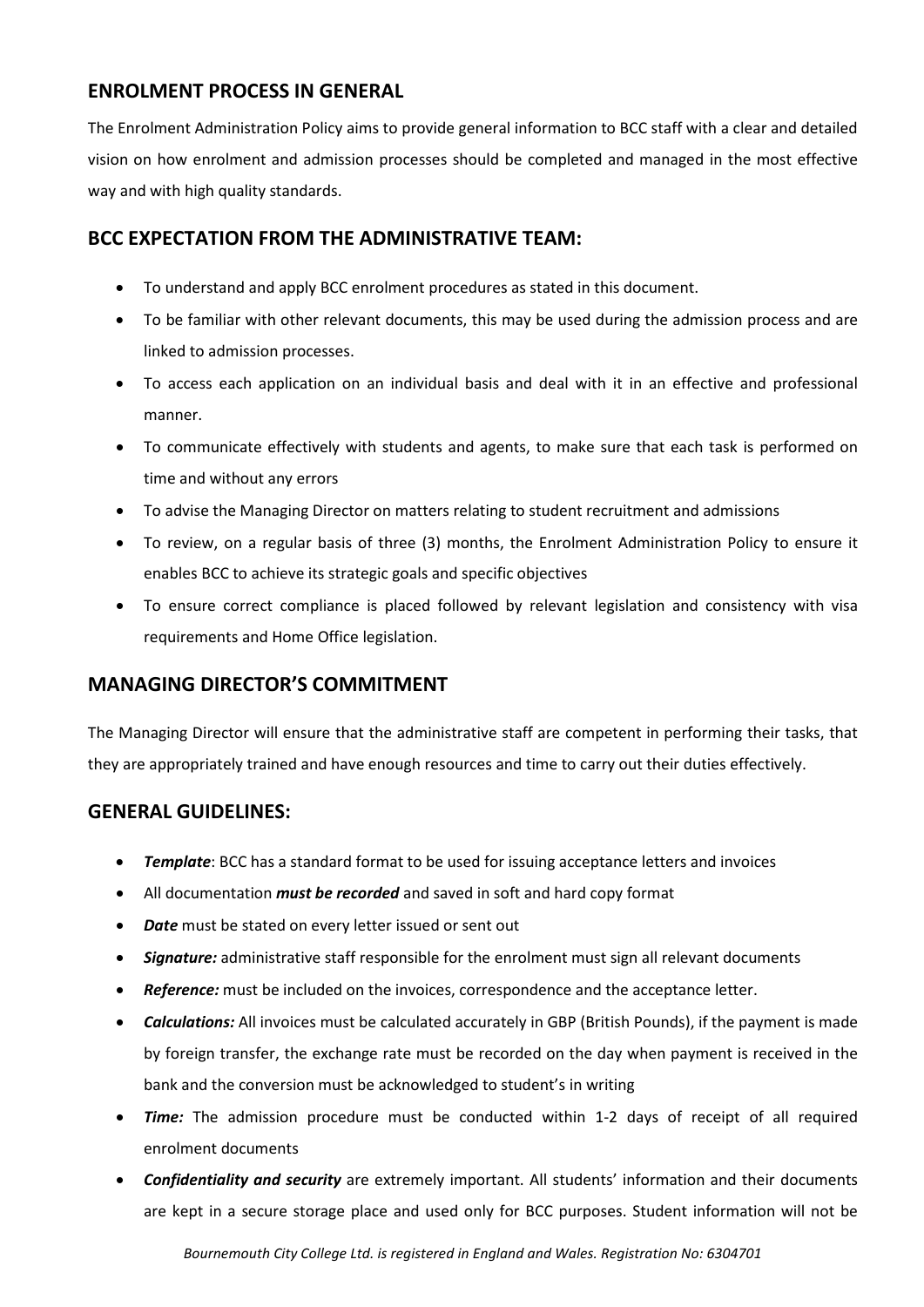shared with any third parties unless written consent is provided by the student and approval is granted by the Managing Director.

#### **1. ENROLMENT PROCESS**

#### *1. INFORM BEFORE YOU ENROLL*

Providing the accurate information to students about courses, accommodation and additional services provided by BCC, including BCC terms and conditions are essential to make sure that the student fully understands BCC policies and procedures. This includes information provided directly to students or their agents.

#### *2. FILL THE APPLICATION FORM*

In general, students will complete the application form individually and will send the application form to BCC via post or email. Application form must include all details regarding the student and must be accompanied with a copy of the passport, visa or other documents that could support the application.

### **2. CONFIRMATION**

#### *1. ACKNOWLEDGMENT OF APPLICATION*

Designated member of BCC staff will acknowledge in writing by post or by email that they have received the application form from the student within two (2) business days and will allocate a reference number to the application, which will be used during the whole enrolment process and will issue an invoice for the course costs, based on information provided in the student's request.

#### *2. PAYMENT*

The self-sponsored students will be asked to pay a deposit for the course in advance. The deposit can be paid by **cash in the BCC office** (confirmation of cash payment required), **online via bank transfer** (international transfer included), **bank transfer or by cheque** (cheque needs to be payable to Bournemouth City College Ltd.)

**Bank transfers should be made to: Bournemouth City College HSBC Bank, 59 Old Christchurch Road, Bournemouth, BH1 1EH.**

**Account number: 92093111**

**Sort code: 40-13-07**

**International transfer should be made to:**

**IBAN: GB69HBUK40130792093111 Swift code: HBUKGB4102T**

*Bournemouth City College Ltd. is registered in England and Wales. Registration No: 6304701* Students sponsored by a third party will have to provide the agency letter/application form. Agency letter/ application form must include all relevant information about student's course, length of the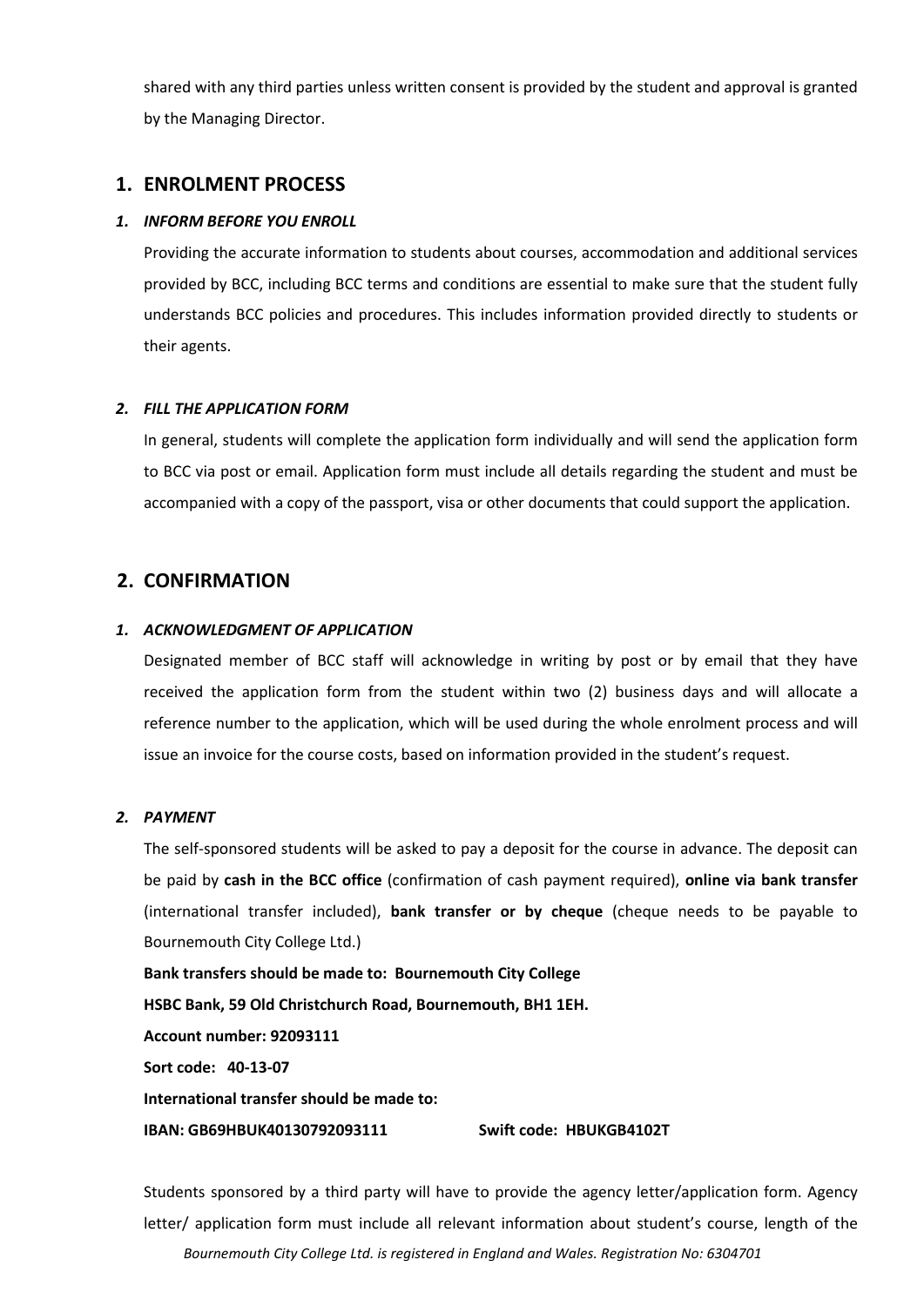course, type of the course, additional facilities pre-paid for the student and tuition fees which will be covered by the sponsor. Contact details of the sponsor must be part of the letter. The course payment must be sent as a separate document to confirm the course payment received by agent.

Each deposit payment to BCC by individual students must be recorded by a designated member of staff and students must receive a confirmation of the deposit payment.

#### **3. DEFERMENT**

The student may postpone entry to BCC. Applicants can defer the course start date three (3) times. Request to defer the start of the language course must be completed in writing and sent by post or email to the BCC office on [info@bournemouthcitycollege.com.](mailto:info@bournemouthcitycollege.com) The designated member of staff will issue an acknowledgment letter to the student.

#### **4. TERMINATION**

Please refer to the BCC Terms and Conditions which are published in the BCC brochure or our website: [www.bournemouthcitycollege.com](http://www.bournemouthcitycollege.com/) for the conditions to terminate the enrolment process.

The BCC reserves the right to terminate the enrolment process of the applicant, if the information about the applicant was incorrectly provided or the applicant knowingly provides false information.

#### **5. WAITING LIST PROCEDURE**

The waiting list contains new-pre-enrolment applications for classes. It is important to keep students informed about the availability as soon as the place become available.

#### **6. TRANSFER TO ANOTHER PROVIDER**

Students may request to be transferred to another language course provider. A transfer cannot be approved unless a student has a valid enrolment offer from another language provider together with a written confirmation letter about the services offered to students. Based on our General Terms and Conditions, student will be not intitle to receive any compensation or refund for the course he/she has already started with BCC.

#### **7. CANCELLATION**

Cancellation of enrolment to the BCC course needs to be in writing and sent by post or email to the BCC office as per our General Terms and Conditions. If the cancellation is received by hand in the BCC office the date must be recorded in the cancellation letter by a member of staff.